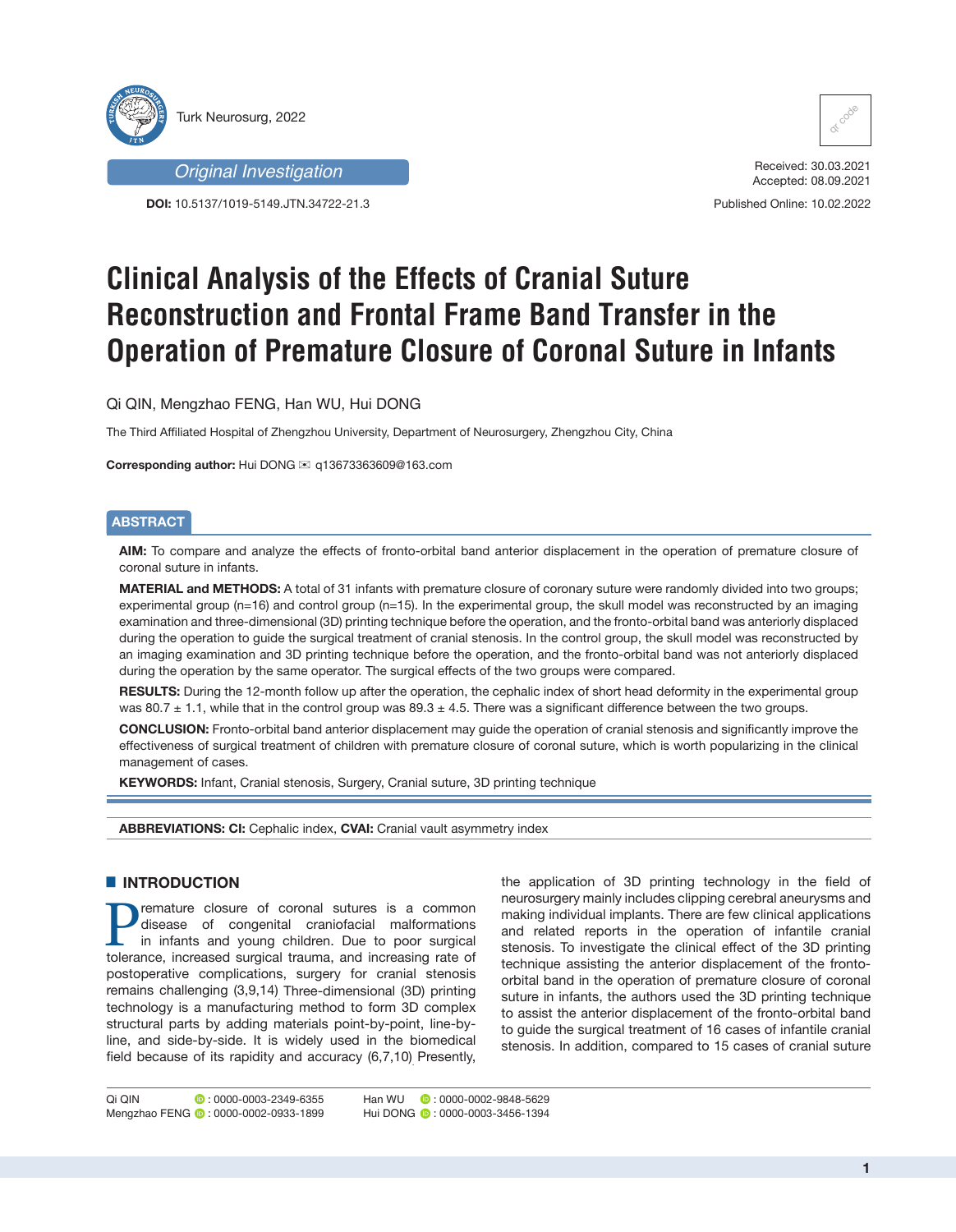reconstruction assisted by 3D printing technique as a control, this research aimed to explore the comparative analysis of the effect of fronto-orbital band anterior displacement in the operation of premature closure of coronal suture in infants and young children.

## █ **MATERIAL and METHODS**

## **General Data**

A total of 31 infants with coronary suture premature closure treated in our department from July 2012 to November 2020 were included.

#### **Inclusion Criteria**

1) short head deformity was the main symptom; 2) cranial computed tomography (CT) suggested that there was simple closure of coronal suture without closure of other cranial sutures; 3) there was no previous surgical history of cranial stenosis; and 4) the clinical data were complete.

#### **Exclusion Criteria**

1) short head malformation was not the main symptom; 2) cranial CT suggested the closure of other cranial sutures; 3) microcephaly; 4) previous surgical history of narrow skull; 5) absence or incompleteness of clinical data. In the control group, children with cranial stenosis were treated with preoperative 3D printing voluntarily, followed by cranial suture reconstruction. In the experimental group, we introduced a new surgical method called frontal frame retraction, and 16 patients who were treated with 3D printing auxiliary frontal frame retraction were included in the experimental group. This study was approved by the hospital ethics committee, and the families of patients signed the informed consent form (Date: 11.01.2021; No: 2021-011-01).

#### **Experimental Group**

1) 3D reconstruction and model printing: patients were routinely examined by CT and magnetic resonance imaging (MRI) before the operation, and the data were saved and exported to a computer in Digital Imaging and Communications in Medicine (DICOM) format after thin-layer scanning. The DICOM format data were imported into the Canadian Object Research Systems software for accurate processing, and the tissue representing the gray level of the skull was extracted. The tissue with a certain range of two-dimensional gray value was transformed into the general 3D printing format of STereoLithography (STL) through the software operation. The STL file was imported into the Connex3 350 3D printer produced by Stratasys Company in the United States, and the skull model was printed according to 1:1. Different parts of the skull were distinguished by materials of different colors, and the solid anatomical model of the skull was made, which was consistent with the actual size. 2) Formulation of the operation plan: according to the preoperative imaging data, the values of the cephalic index (CI) and cranial vault asymmetry index (CVAI) were measured. In addition, compared with the normal value range, combined with the 3D printing model, the best surgical movement range of frontal and orbital band forward

was calculated. 3) Operation: the 3D printing technique was used to assist the fronto-orbital band anterior displacement, which was suitable for deformities of the short head, tip, and tower head caused by early ossification of the bilateral coronal suture. Concerning the operation method, we peeled off the scalp and exposed the frontal and orbital parts through the coronal incision of the scalp. Followed by the osteotomy design, we cut open the zygomatic bone, and the osteotomy line was equivalent to the coronal suture. The anterior osteotomy line was located approximately 1.5-2.0 cm above the supraorbital margin. After the frontal bone was amputated, the fronto-orbital band was cut off horizontally. Moreover, the superior orbital wall, zygomatic frontal suture, and temporal bone were cut horizontally, and the lower frontal band of the temporal bone was moved forward to form a wedge. We took off the fronto-orbital band and moved the bilateral temporal bone wedge closer to the medial side, which needed to be amputated and then fixed. The shaped fronto-orbital band was anteriorly displaced to a proper distance according to the calculated data and fixed to the nasal root, lateral orbit, and temporal part. Then the frontal bone flap was synchronously moved forward and fixed on the fronto-orbital band to improve the traditional cranial suture reconstruction and perform the operation.

The operation plan of the control group: 3D printing was performed to accurately determine the location of the premature closure of cranial suture according to the routine imaging examination data before operation. Subsequently, we reconstructed the cranial suture, opened the closed cranial suture, and removed the hyperplastic bone fibers, but the fronto-orbital band was not anteriorly displaced during the operation by the same operator.

#### **Observation Indicators**

The observation indicators were CI, maximum transverse diameter of the head/maximum anterior and posterior diameter of the head \* 100, cranial vault asymmetry index (CVAI), and the percentage of the difference between the length of the two oblique paths at an angle of 30° to the anterior and posterior poles of the head to the shorter oblique diameter. The duration of operation and the amount of intraoperative blood loss were recorded. The head circumference, CI, and CVAI of infants with cranial stenosis were recorded before and 12 months after the operation.

SPSS 26.0 statistical software was used to process the data. The measurement data were expressed by  $X \pm S$ , and the counting data were expressed by examples and percentages. The head circumference, CVAI, and CI were compared by paired t-test before and 12 months after the operation. P<0.05 indicated that the difference was statistically significant.

### █ **RESULTS**

Comparison of head circumference, CI, and CVAI in the same group 12 months before and after the operation: in the experimental group, the preoperative CI of the short head deformity was  $91.6 \pm 5.9$ , and the CI 12 months after the operation was 80.7  $\pm$  1.1. There was a significant difference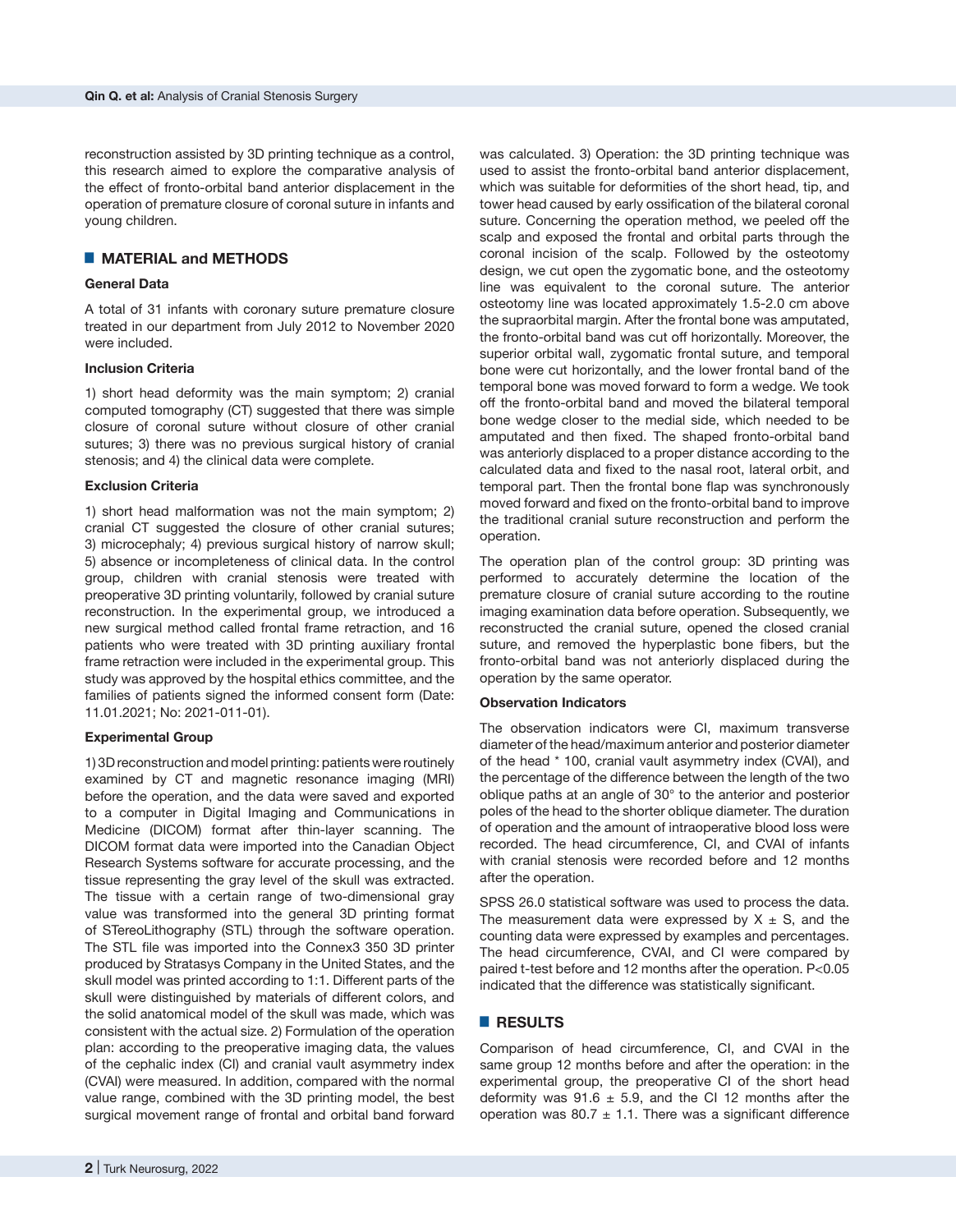between the two groups (p<0.05). In the control group, there was no significant difference in CI before and 12 months after the operation (p>0.05). See Table I for details.

Comparison of the head circumference, CI, and CVAI 12 months after operation between the two groups: there was no significant difference in preoperative head circumference, CI, and CVAI between the two groups. During the follow-up 12 months after the operation, the CI of short head deformity in the experimental group was 80.7  $\pm$  1.1 and that in the control group was  $89.3 \pm 4.5$ . The difference between the two groups was statistically significant. See Table II for details.

Comparison of intraoperative blood loss and operation time between the two groups: the average operation time was (3.1  $\pm$  0.52) h in the experimental group and (3.0  $\pm$  0.53) h in the control group. There was no significant difference between the two groups. The average intraoperative blood loss was (115.2  $\pm$  37.9) mL in the experimental group and (120.6  $\pm$  39.1) mL in the control group. There was no significant difference between the two groups. The details are presented in Figure 1A-H.

## █ **DISCUSSION**

3D printing assisting fronto-orbital band anterior displacement technique to guide the operation of cranial stenosis may improve the surgical treatment effect of children with premature closure of sagittal suture, and the effect is better than that of traditional cranial suture reconstruction according to the case analysis of this paper.

This study was the first to carry out the clinical application of the 3D printing-assisted fronto-orbital band anterior displacement technique in the operation of children with premature closure of coronary suture and actively explored its clinical value in these children. As a common disease in pediatric neurosurgery, premature closure of coronal suture often occurs in infants. Short head deformities are the main

clinical manifestations, which are often complicated by increased intracranial pressure, visual field impairment, mental retardation, and other neurological disorders. Evidently, they seriously endanger the health of infants and young children. The main treatment is surgical treatment; however, traditional surgery cannot effectively correct the head deformities, as it is accompanied by more complications, difficulties, and high risk (1,8,11). 3D printing technology is presently widely used in many subprofessional fields of neurosurgery. However, there is little clinical application of 3D printing technology in infantile cranial stenosis surgery (2,12,15). In addition, to the best of our knowledge, there is no control study in China through the novelty search report (4,5,13). This study was the first to use 3D printing technology to assist the fronto-orbital band anterior displacement to guide the surgical treatment of 16 infants with coronal suture premature closure. Compared to 15 cases of 3D print-assisted cranial suture reconstruction as control, it aimed to explore the effect of cranial suture reconstruction and frontal frame belt forward transfer in the operation of premature closure of sagittal suture in infants.

3D printing assisted fronto-orbital band anterior displacement technique significantly improved the effect of surgical treatment of premature closure of coronal suture in infants. There was a significant difference in the CI between the children with short head deformity before and after operation in the experimental group  $(p<0.05)$  from the comparison of head circumference, CI, and CVAI 3 months before and after operation in the same group. In the control group, there was no significant difference in CI and CVAI before and after the operation (p>0.05). It indicated that the surgical effect of the experimental group was ideal. It was confirmed that the 3D printing assisted fronto-orbital band forward-moving technique could significantly improve the effectiveness of surgical treatment of infantile cranial stenosis. The 3D printing assisted fronto-orbital band anterior displacement technique uses CT scanned data of deformed skull to reconstruct the

**Table I:** Comparison of Head Circumference, CI and CVAI 12 Months Before and After Operation in the Same Group

|               | <b>Preoperative</b><br>head<br>circumference<br>(cm) | Head<br>circumference<br>12 months after<br>operation<br>(c <sub>m</sub> ) | p    | <b>Preoperative</b><br>СI | <b>CI 12</b><br>months<br>after<br>operation | р    | <b>Preoperative</b><br>CVAI (%) | <b>CVAI 12</b><br>months<br>after<br>operation<br>(%) | p    |
|---------------|------------------------------------------------------|----------------------------------------------------------------------------|------|---------------------------|----------------------------------------------|------|---------------------------------|-------------------------------------------------------|------|
| Test group    | $36.1 \pm 2.4$                                       | $38.8 \pm 2.1$                                                             | 0.06 | $91.6 \pm 5.9$            | $80.7 \pm 1.1$                               | 0.01 | $0.6 \pm 0.6$                   | $0.5 \pm 0.5$                                         | 0.75 |
| Control group | $36.8 \pm 1.6$                                       | $39.2 \pm 1.4$                                                             | 0.06 | $91.6 \pm 4.6$            | $89.3 \pm 4.5$                               | 0.48 | $0.7 \pm 0.5$                   | $0.6 \pm 0.5$                                         | 0.84 |

**Table II:** Comparison of Head Circumference, CI and CVAI 12 Months After Operation Between the Two Groups

|                          | Head circumference 12<br>months after operation (cm) | CI 12 months after operation | <b>CVAI 12 months after</b><br>operation (%) |
|--------------------------|------------------------------------------------------|------------------------------|----------------------------------------------|
| Test group short head    | $38.8 \pm 2.1$                                       | $80.7 \pm 1.1$               | $0.5 \pm 0.5$                                |
| Control group short head | $39.2 \pm 1.5$                                       | $89.3 \pm 4.5$               | $0.6 \pm 0.5$                                |
| р                        | 0.75                                                 | 0.01                         | 0.79                                         |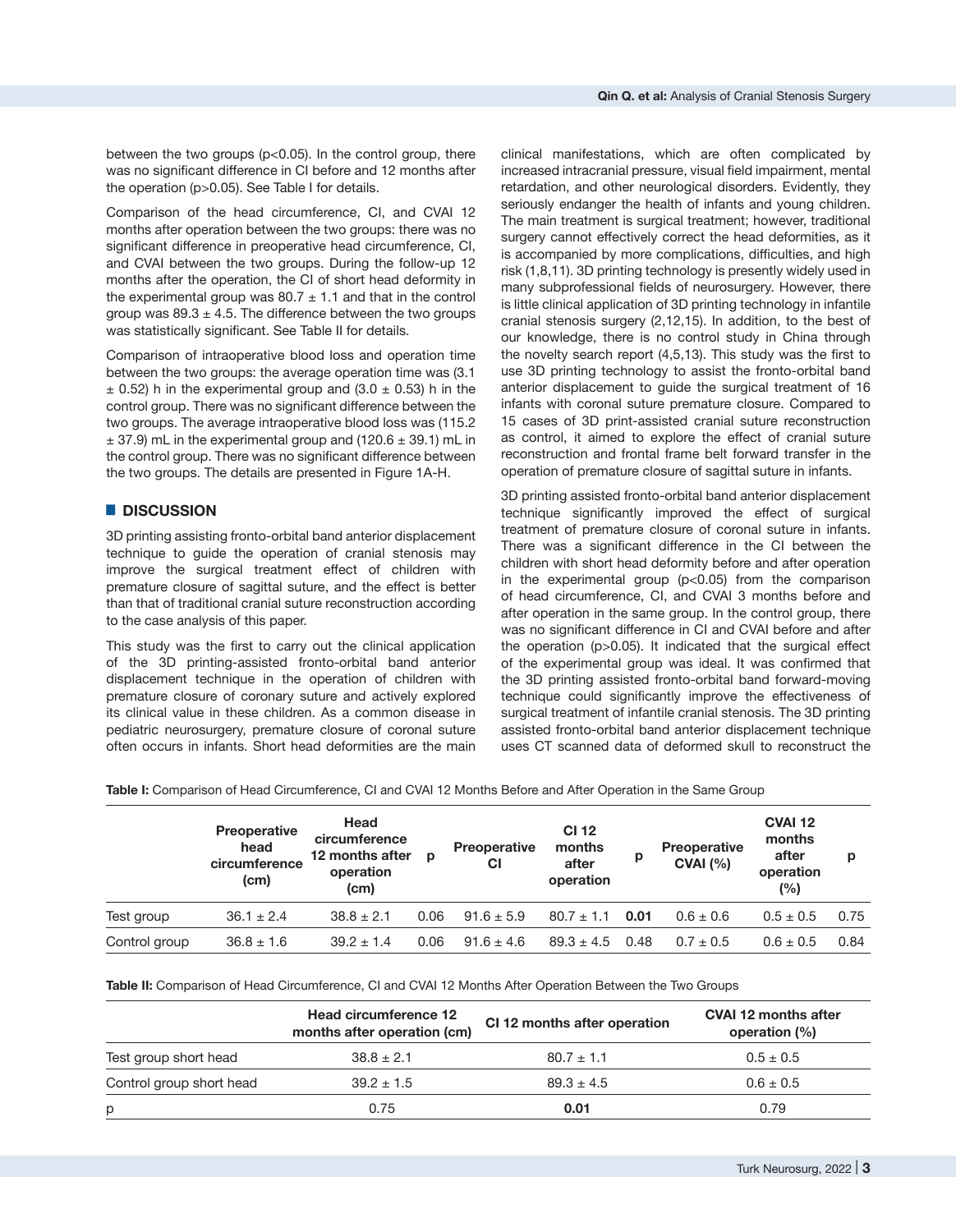

**Figure 1:** 3D printing technique assisted surgical treatment of infantile cranial stenosis. **A, B)** preoperative CT images; **C, D)** preoperative 3D printing model: assist the frontoorbital band to move forward and guide the formulation of the operation plan. **E, F)** 3D printing model during operation to guide the operation of frontoorbital zone forward; **G, H)** The CT images reexamined after operation.

deformed skull model. In addition, it uses the normal range of CI and CVAI to correct the deformed skull before operation and accurately calculates the fronto-orbital zone forward movement distance. In addition, it assists in the operation, which can significantly improve the therapeutic effect of skull orthopedic surgery for narrow skulls.

The use of 3D printing assisted fronto-orbital band anterior displacement technique to guide the operation of narrow skulls produces a better effect than that of traditional surgery. There was no significant difference in preoperative head circumference, CI, and CVAI between the experimental and control groups in this study. There was a significant difference in the CI value 3 months after the operation between the two groups in the children with short head deformities mentioned above. CI and CVAI in the experimental group were closer to normal after the operation. This indicated that the surgical effect of fronto-orbital belt retraction assisted by 3D printing was better than that of traditional cranial suture reconstruction. In addition, the proportion of head shape corrected after the operation was closer to normal, and the effect of the operation was better than that of traditional operation. Using this technique, according to the normal range of CI and CVAI before the operation, when the fronto-orbital zone anterior movement distance is accurately calculated preoperatively, it may achieve a more specific and complete operative plan, a more significant intraoperative orthopedic effect, and make the head closer to normal size after orthopedic surgery.

The fronto-orbital band anterior displacement technique guides the operation of a narrow skull. However, there was no obvious advantage compared with the control group in shortening the operation time and reducing the amount of intraoperative blood loss. However, compared to the operation time and intraoperative blood loss of a similar operation without 3D printing, it was found that the intraoperative bleeding volume and operation duration were significantly reduced or shortened after using the 3D printing technique. In this paper, statistical calculations were not carried out. However, the 3D printing assisted fronto-orbital band anterior displacement technique was used to guide the operation of narrow cranial stenosis. This technique has some advantages: we could simulate the operation before the operation, shorten the operation time, and reduce the amount of bleeding during operation with the accurate formulation of individual operation plan preoperatively. It reduces the risks of general anesthesia, surgical trauma, blood loss and infection, significantly increases the safety of operation, and reduces the difficulty of operation. In addition, it is beneficial to the operation of infantile cranial stenosis.

## █ **CONCLUSION**

Using the 3D printing assisting fronto-orbital band anterior displacement technique to guide the operation of cranial stenosis may improve the effectiveness of surgical treatment in children with premature closure of the sagittal suture,